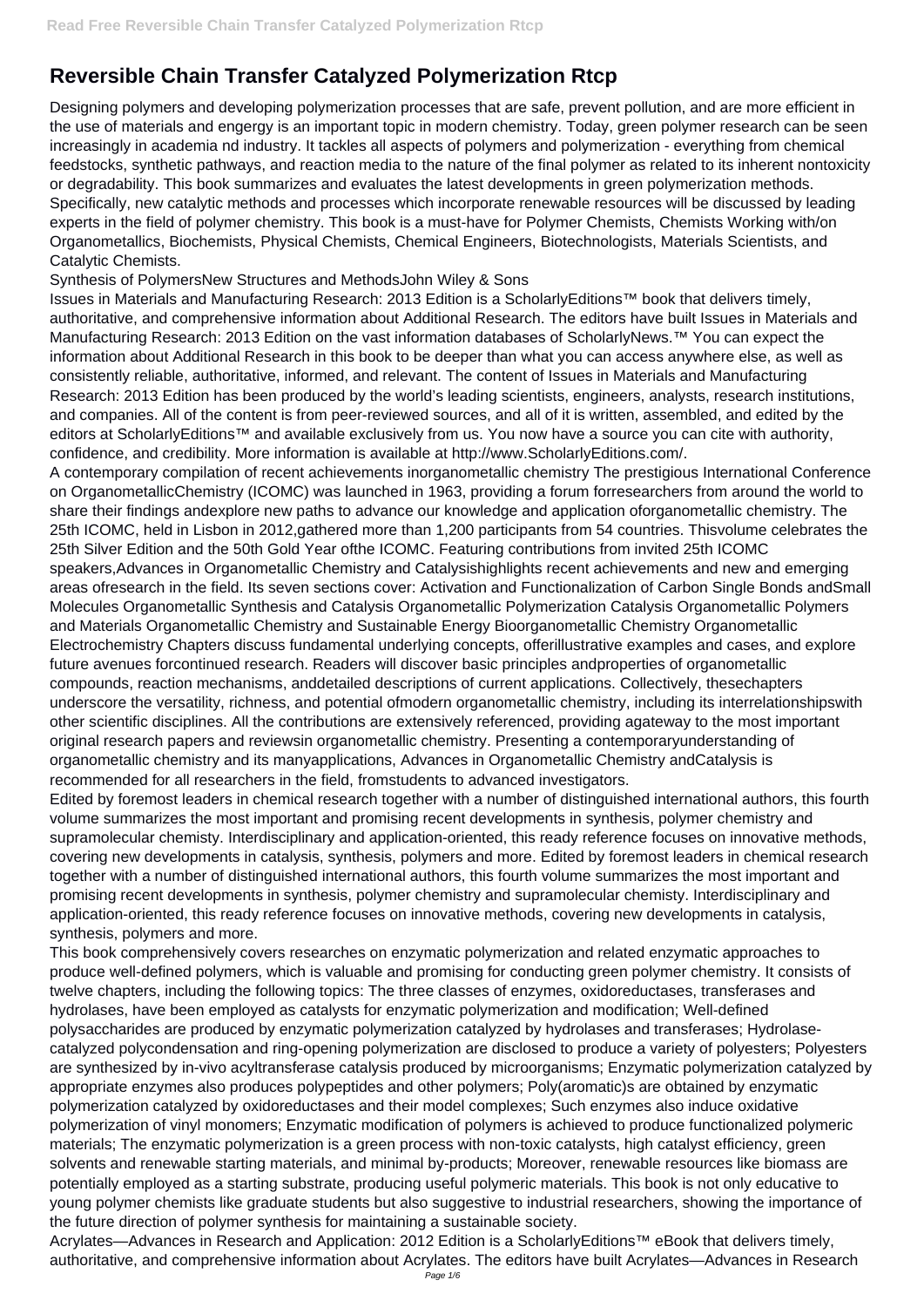and Application: 2012 Edition on the vast information databases of ScholarlyNews.™ You can expect the information about Acrylates in this eBook to be deeper than what you can access anywhere else, as well as consistently reliable, authoritative, informed, and relevant. The content of Acrylates—Advances in Research and Application: 2012 Edition has been produced by the world's leading scientists, engineers, analysts, research institutions, and companies. All of the content is from peer-reviewed sources, and all of it is written, assembled, and edited by the editors at ScholarlyEditions™ and available exclusively from us. You now have a source you can cite with authority, confidence, and credibility. More information is available at http://www.ScholarlyEditions.com/.

Including recent advances and historically important catalysts, this book overviews methods for developing and applying polymerization catalysts – dealing with polymerization catalysts that afford commercially acceptable high yields of polymer with respect to catalyst mass or productivity. • Contains the valuable data needed to reproduce syntheses or use the catalyst for new applications • Offers a guide to the design and synthesis of catalysts, and their applications in synthesis of polymers • Includes the information essential for choosing the appropriate reactions to maximize yield of polymer synthesized • Presents new chapters on vanadium catalysts, Ziegler catalysts, laboratory homopolymerization, and copolymerization

In recent years polymerisation using organocatalysts has become an appealing alternative to more traditional metal-based catalysts. Conferring numerous advantages including low cost and ease of use, as well as the ability to precisely control the synthesis of advanced polymer structures, organocatalysts are increasingly used in polymer synthesis. Organic Catalysis for Polymerisation provides a holistic overview of the field, covering all process in the polymer synthesis pathway that are catalysed by organic catalysts. Sub-divided into two key sections for ease of use, the first focuses on recent developments in catalysis and the applications of catalysts to the full range of polymerisations that they have been utilised in; the second concerning monomers, arranges the field by monomer type and polymerisation mechanism. The book will therefore, provide a complimentary view of the field, providing both an overview of state-of-the-art catalyst development and also the best methodologies available to create specific polymer types. Edited by leading figures in the field and featuring contributions from researchers across the globe, this title will serve as an excellent reference for postgraduate students and researchers in both academia and industry interested in polymer chemistry, organic chemistry, catalysis and materials science.

Green Sustainable Processes for Chemical and Environmental Engineering and Science: Supercritical Carbon Dioxide as Green Solvent provides an in-depth review on the area of green processes for the industry, focusing on the separation, purification and extraction of medicinal, biological and bioactive compounds utilizing supercritical carbon dioxide as a green solvent and their applications in pharmaceuticals, polymers, leather, paper, water filtration, textiles and more. Chapters explore polymerization, polymer composite production, polymer blending, particle production, microcellular foaming, polymer processing using supercritical carbon dioxide, and a method for the production of micro- and nano-scale particles using supercritical carbon dioxide that focuses on the pharmaceutical industry. A brief introduction and limitations to the practical use of supercritical carbon dioxide as a reaction medium are also discussed, as are the applications of supercritical carbon dioxide in the semiconductor processing industry for wafer processing and its advantages and obstacles. Reviews available green solvents for extraction, separation, purification and synthesis Outlines environmentally friendly chemical processes in many applications, i.e., organic reactions, metal recovery, etc. Includes numerous, real industrial applications, such as polymers, pharmaceuticals, leather, paper, water filtration, textiles, food, oils and fats, and more Gives detailed accounts of the application of supercritical CO2 in polymer production and processing Provides a process for extraction, seperation and purification of compounds of biological medicinal importance Gives methods for nanoparticle production using supercritical carbon dioxide Provides a systematic discussion on the solubility of organic and organometallic compounds

This book describes strategies and mechanism of reversible deactivation radical polymerization (RDRP) to synthesize functional polymers. Several approaches such as atom transfer radical polymerization and the combination of click chemistry and RDRP are summarized. Contributors from interdisciplinary fields highlight applications in nanotechnology, self-healing materials, oil and water resistant coatings and controlled drug delivery systems.

The book provides an up-to-date overview of the diverse medical applications of advanced polymers. The book opens by presenting important background information on polymer chemistry and physicochemical characterization of polymers. This serves as essential scientific support for the subsequent chapters, each of which is devoted to the applications of polymers in a particular medical specialty. The coverage is broad, encompassing orthopedics, ophthalmology, tissue engineering, surgery, dentistry, oncology, drug delivery, nephrology, wound dressing and healing, and cardiology. The development of polymers that enhance the biocompatibility of blood-contacting medical devices and the incorporation of polymers within biosensors are also addressed. This book is an excellent guide to the recent advances in polymeric biomaterials and bridges the gap between the research literature and standard textbooks on the applications of polymers in medicine. Polymer Brushes: Substrates, Technologies, and Properties covers various aspects of polymer brush technology, including synthesis, properties, performance, and applications. It presents both experimental details and theoretical insights to enable a better understanding of the brush system. After an overview of polymer brush systems, the book discusses methods for grafting organic brushes from the surface of clay platelets and for the covalent grafting of PNIPAm brushes. It then describes ferrocene polymer brushes, nonfouling brushes on poly(ethylene terephthalate) film surfaces, brushes formed on the inner surface of cylindrical pores, and the "zipper brush" approach. The authors examine the use of scanning electrochemical microscopy for analyzing brushes and compare surface-controlled atom transfer radical polymerization and surface-controlled single-electron transfer living radical polymerization. They also explore the application of polymer brushes in the chromatographic separations of viruses and proteins and the suppression of proteins and cell adhesions. The text concludes with a look at how polymer brushes are synthesized by surface-initiated iniferter-mediated polymerization. This book provides a one-stop reference on the various substrates and technologies used to synthesize polymer brushes. The hands-on information in the text will help readers choose the proper synthesis methods and materials for their system. Functionalized polymers are macromolecules to which chemically bound functional groups are attached which can be used as catalysts, reagents, protective groups, etc. Functionalized polymers have low cost, ease of processing and attractive features for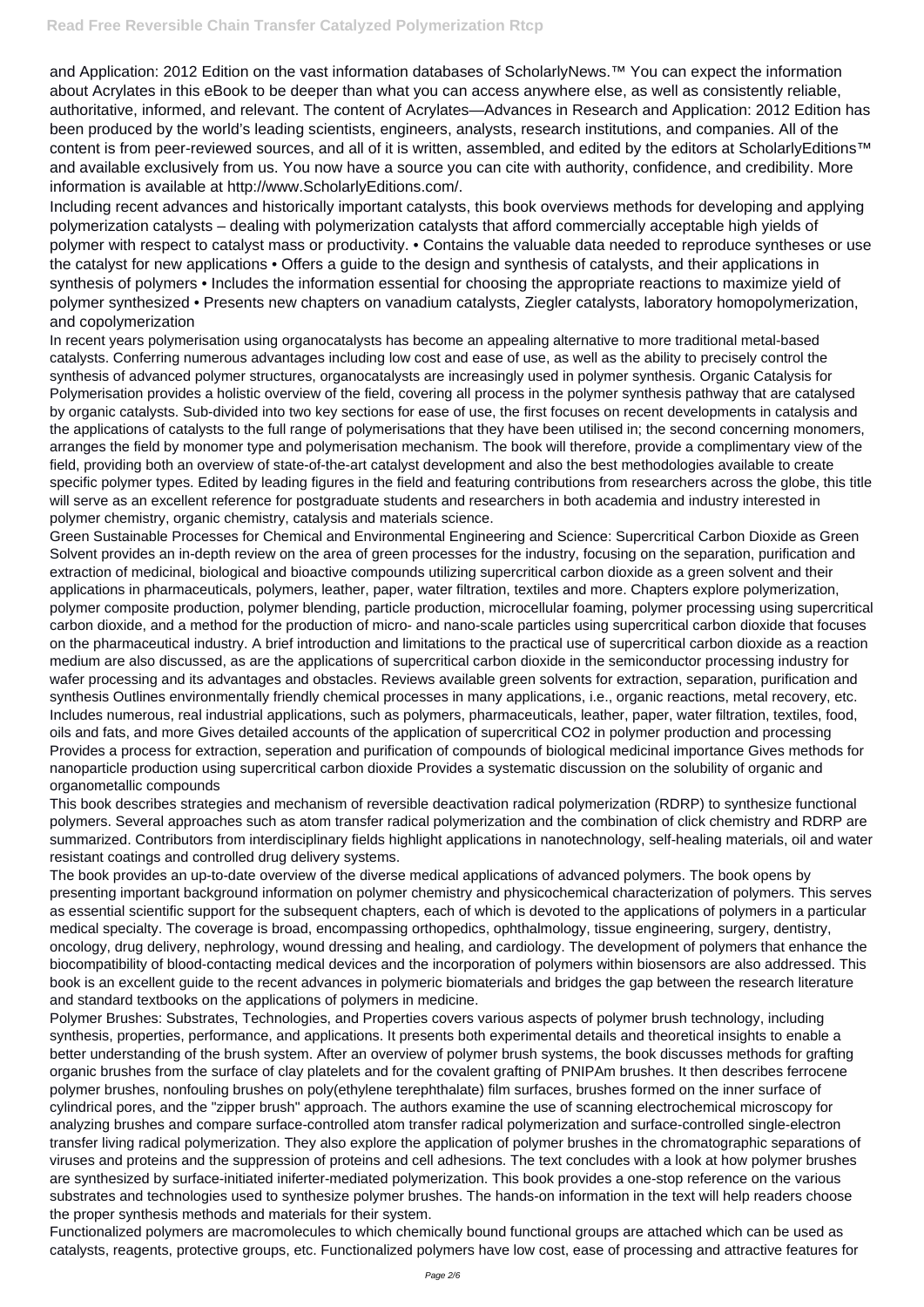functional organic molecules. Chemical reactions for the introduction of functional groups in polymers and the conversion of functional groups in polymers depend on different properties. Such properties are of great importance for functionalization reactions for possible applications of reactive polymers. This book deals with the synthesis and design of various functional polymers, the modification of preformed polymer backbones and their various applications.

Polymeric and hybrid nanoparticles have received increased scientific interest in terms of basic research as well as commercial applications, promising a variety of uses for nanostructures in fields including bionanotechnology and medicine. Condensing the relevant research into a comprehensive reference, Polymer and Polymer-Hybrid Nanoparticles: From Synthesis to Biomedical Applications covers an array of topics from synthetic procedures and macromolecular design to possible biomedical applications of nanoparticles and materials based on original and unique polymers. The book presents a well-rounded picture of objects ranging from simple polymeric micelles to complex hybrid polymer-based nanostructures, detailing synthetic procedures, techniques for characterization and analysis, properties, and behavior in selective solvents and dispersions. Each chapter contains background and introductory information, summarizing generalities on the nanosystems being discussed. The chapters also describe representative works of experts and provide in-depth, focused discussions. The authors present current knowledge on the following topics: Designed synthesis of functional polymers Construction of block copolymer micellar and nonmicellar selfassembled structures Construction of organic–organic hybrid nanosized particles Construction of organic–inorganic hybrid nanoparticles and nanoassemblies The final chapter addresses biological applications of polymeric nanoparticles, including delivery of low-molecular-weight drugs, macromolecular drugs, imaging and diagnostics, and photodynamic therapy. Summarizing important developments in the field, the authors condense relevant research into a comprehensive resource.

Controlled/living radical polymerization (CRP) has revolutionized and revitalized the field of synthetic polymer chemistry over the last twenty years as it is now possible to prepare a wide variety of previously inaccessible macromolecules under relatively mild conditions. Fundamentals of Controlled/Living Radical Polymerization provides an in-depth coverage of the essential chemical principles that enable and govern each of the CRP methods. The book starts with a brief historical overview of the major findings in polymer science which eventually led to the development of living ionic and living radical systems. It then goes on to introduce the main CRP techniques including their mechanistic understanding. The book also provides the information needed to select the appropriate reagents and conditions to conduct various CRP methods in a practical setting. Therefore, in addition to a newcomer gaining an appreciation for what has already been accomplished, the reader will be armed with the tools needed to begin independent research. Fundamentals of Controlled/Living Radical Polymerization provides essential insight into a rapidly growing field that goes beyond a simple literature review of the area. Written by leading experts in the field, the book is an indispensible resource for all researchers, instructors, and students in polymer chemistry.

The completely revised third edition of this four-volume classic is fully updated and now includes such topics as as CHactivation and multicomponent reactions. It describes the most important reaction types, new methods and recent developments in catalysis. The internationally renowned editors and a plethora of international authors (including Nobel laureate R. Noyori) guarantee high quality content throughout the book. A "must read" for everyone in academia and industry working in this field.

Stable radicals - molecules with odd electrons which are sufficiently long lived to be studied or isolated using conventional techniques - have enjoyed a long history and are of current interest for a broad array of fundamental and applied reasons, for example to study and drive novel chemical reactions, in the development of rechargeable batteries or the study of free radical reactions in the body. In Stable Radicals: Fundamentals and Applied Aspects of Odd-Electron Compounds a team of international experts provide a broad-based overview of stable radicals, from the fundamental aspects of specific classes of stable neutral radicals to their wide range of applications including synthesis, materials science and chemical biology. Topics covered include: triphenylmethyl and related radicals polychlorinated triphenylmethyl radicals: towards multifunctional molecular materials phenalenyls, cyclopentadienyls, and other carboncentered radicals the nitrogen oxides: persistent radicals and van der Waals complex dimers nitroxide radicals: properties, synthesis and applications the only stable organic sigma radicals: di-tert-alkyliminoxyls. delocalized radicals containing the hydrazyl [R2N-NR] unit metal-coordinated phenoxyl radicals stable radicals containing the thiazyl unit: synthesis, chemical, and materials properties stable radicals of the heavy p-block elements application of stable radicals as mediators in living-radical polymerization nitroxide-catalyzed alcohol oxidations in organic synthesis metal-nitroxide complexes: synthesis and magneto-structural correlations rechargeable batteries using robust but redox-active organic radicals spin labeling: a modern perspective functional in vivo EPR spectroscopy and imaging using nitroxides and trityl radicals biologically relevant chemistry of nitroxides Stable Free Radicals: Fundamentals and Applied Aspects of Odd-Electron Compounds is an essential guide to this fascinating area of chemistry for researchers and students working in organic and physical chemistry and materials science. Gases: Advances in Research and Application: 2011 Edition is a ScholarlyEditions™ eBook that delivers timely, authoritative, and comprehensive information about Gases. The editors have built Gases: Advances in Research and Application: 2011 Edition on the vast information databases of ScholarlyNews.™ You can expect the information about Gases in this eBook to be deeper than what you can access anywhere else, as well as consistently reliable, authoritative, informed, and relevant. The content of Gases: Advances in Research and Application: 2011 Edition has been produced by the world's leading scientists, engineers, analysts, research institutions, and companies. All of the content is from peer-reviewed sources, and all of it is written, assembled, and edited by the editors at ScholarlyEditions™ and available exclusively from us. You now have a source you can cite with authority, confidence, and credibility. More information is available at http://www.ScholarlyEditions.com/.

Catalysis, the basic principle for overcoming the kinetic inhibition of chemical reactions, is fundamental in chemistry. In particular, organometallic catalysis plays an overwhelming role in both research and industry. It opens the way to entirely novel synthetic methods and finds widespread applications ranging from mass-production of everyday polymers to stereocontrolled synthesis of bioactive chemicals used as pharmaceuticals and agrochemicals. The targeted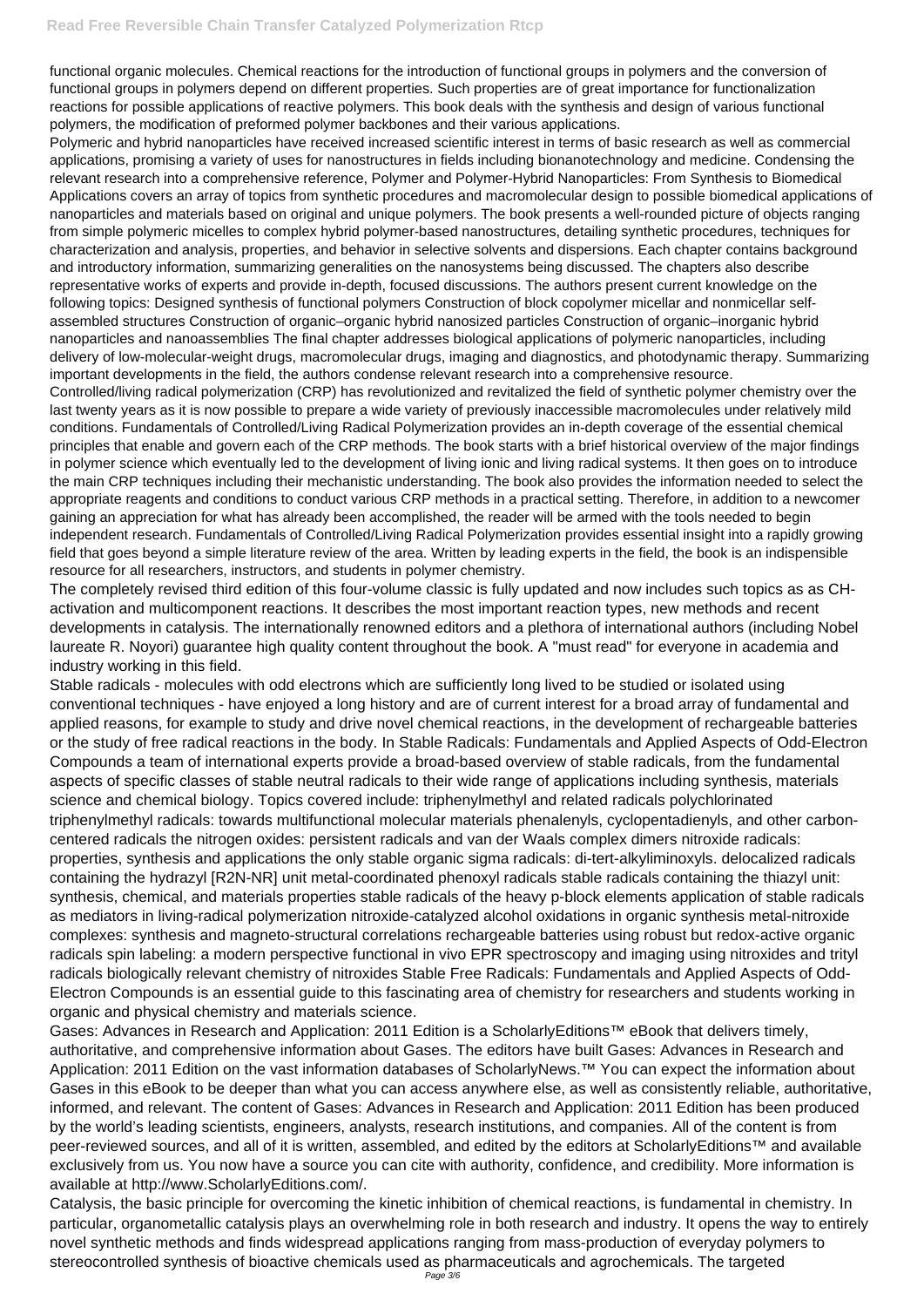development of improved and novel catalysts demands understanding of the relationships between their structures and catalytic properties. Accordingly, this textbook offers the reader a fundamental understanding of the course of organometallic-catalyzed reactions, starting at the molecular level. The initial chapters explain the principles of catalysis and the elementary steps in organometallic catalysis. The book then explores important organometallic-catalyzed reactions, with a focus on mechanism. Current developments are emphasized throughout. Asymmetric synthesis is covered in depth. Finally, the book examines the catalytic behavior of particular metalloenzymes. A look at nitrogen fixation offers a comparative examination of the three major areas of catalysis - homogeneous, heterogeneous, and enzymatic. In addition to problems, the textbook offers solutions, making the book an invaluable learning tool. It is a musthave for advanced students in chemistry and biochemistry, as well as for inorganic and organic chemists, for those working with organometallics, and for those specializing in catalysis.

This thesis is organized in three chapters and is based on three published papers, and two manuscripts about to be submitted. Molecularly imprinted polymers (MIPs) are tailor-made synthetic receptors that are obtained by polymerization in the presence of a molecular template. The first paper describes the use of Raman spectroscopy to detect and quantify the presence of the imprinting template in single molecularly imprinted polymer microspheres. The polymers were imprinted with the Beta-blocking drugs propranolol and atenolol, and precipitation polymerization was used to obtain spherical particles. The nanoparticles were used for bulk detection whereas with micrometer-sized particles, quantitative measurements on single particles were possible. Relatively low detection limits down to 1?M have been reached for the detection of S-propranolol through bulk measurements on MIP nanoparticles. The second paper describes chemical nanosensors with a submicron core-shell composite design, based on a polymer core, a molecularly imprinted polymer (MIP) shell for selective analyte recognition, and an interlayer of gold nanoparticles for signal amplification. SERS measurements on single nanosensors yielded a detection limit of 10-7 M for the Beta-blocker propranolol, several orders of magnitude lower than on plain MIP spheres. These particles were also used as sensor materials with localized surface plasmon resonance measurements as the transduction method (Paper III), for the determination of the Beta-blocking drug propranolol. The sensors were used in suspension and were measured using a standard UV-Vis spectrophotometer. In order to solve general problems associated with MIPs, in particular their heterogeneity in terms of inner morphology and distribution of binding site affinities, it has been suggested to use modern methods of controlled/living radical polymerization for their synthesis. This also facilitates their generation in the form of nanomaterials, nanocomposites, and thin films, a strong recent trend in the field. The fourth paper reviews recent advances in the molecular imprinting area, with special emphasis on the use of controlled polymerization methods, their benefits, and current limitations. In the last paper, we have for the first time used a recently developed CRP method based on iodide mediated polymerization, reversible chain transfer catalyzed polymerization (RTCP), for the synthesis of MIPs. We show on the example of MIPs specific for the Beta-blocking drug propranolol that RTCP is compatible with MIP synthesis, both for the synthesis of bulk polymers and nanospheres, and that it yields polymers with the same binding capacity as the standard FRP method used for comparison. Solid-state NMR measurements revealed that the conversion of pendant vinyl groups was higher with RTCP than with polymers synthesized by FRP, in particular at higher initiator concentrations.

Magnetic Nanoparticle-Based Hybrid Materials: Fundamentals and Applications introduces the principles, properties, and emerging applications of this important materials system. The hybridization of magnetic nanoparticles with metals, metal oxides and semiconducting nanoparticles may result in superior properties. The book reviews the most relevant hybrid materials, their mechanisms and properties. Then, the book focuses on the rational design, controlled synthesis, advanced characterizations and in-depth understanding of structure-property relationships. The last part addresses the promising applications of hybrid nanomaterials in the real world such as in the environment, energy, medicine fields. Magnetic Nanoparticle-Based Hybrid Materials: Fundamentals and Applications comprehensively reviews both the theoretical and experimental approaches used to rapidly advance nanomaterials that could result in new technologies that impact day-to-day life and society in key areas such as health and the environment. It is suitable for researchers and practitioners who are materials scientists and engineers, chemists or physicists in academia and R&D. Provides in-depth information on the basic principles of magnetic nanoparticles-based hybrid materials such as synthesis, characterization, properties, and magnon interactions Discusses the most relevant hybrid materials systems including integration of metals, metal oxides, polymers, carbon and more Addresses the emerging applications in medicine, the environment, energy, sensing, and computing enabled by magnetic nanoparticles-based hybrid materials Page  $4/6$ 

This book commences with a general introduction outlining the basic concepts of radical polymerization. This is followed by a chapter on radical reactions that is intended to lay the theoretical ground-work for the succeeding chapters on initiation, propagation and termination.

Organophosphorus Compounds—Advances in Research and Application: 2012 Edition is a ScholarlyEditions™ eBook that delivers timely, authoritative, and comprehensive information about Organophosphorus Compounds. The editors have built Organophosphorus Compounds—Advances in Research and Application: 2012 Edition on the vast information databases of ScholarlyNews.™ You can expect the information about Organophosphorus Compounds in this eBook to be deeper than what you can access anywhere else, as well as consistently reliable, authoritative, informed, and relevant. The content of Organophosphorus Compounds—Advances in Research and Application: 2012 Edition has been produced by the world's leading scientists, engineers, analysts, research institutions, and companies. All of the content is from peer-reviewed sources, and all of it is written, assembled, and edited by the editors at ScholarlyEditions™ and available exclusively from us. You now have a source you can cite with authority, confidence, and credibility. More information is

available at http://www.ScholarlyEditions.com/.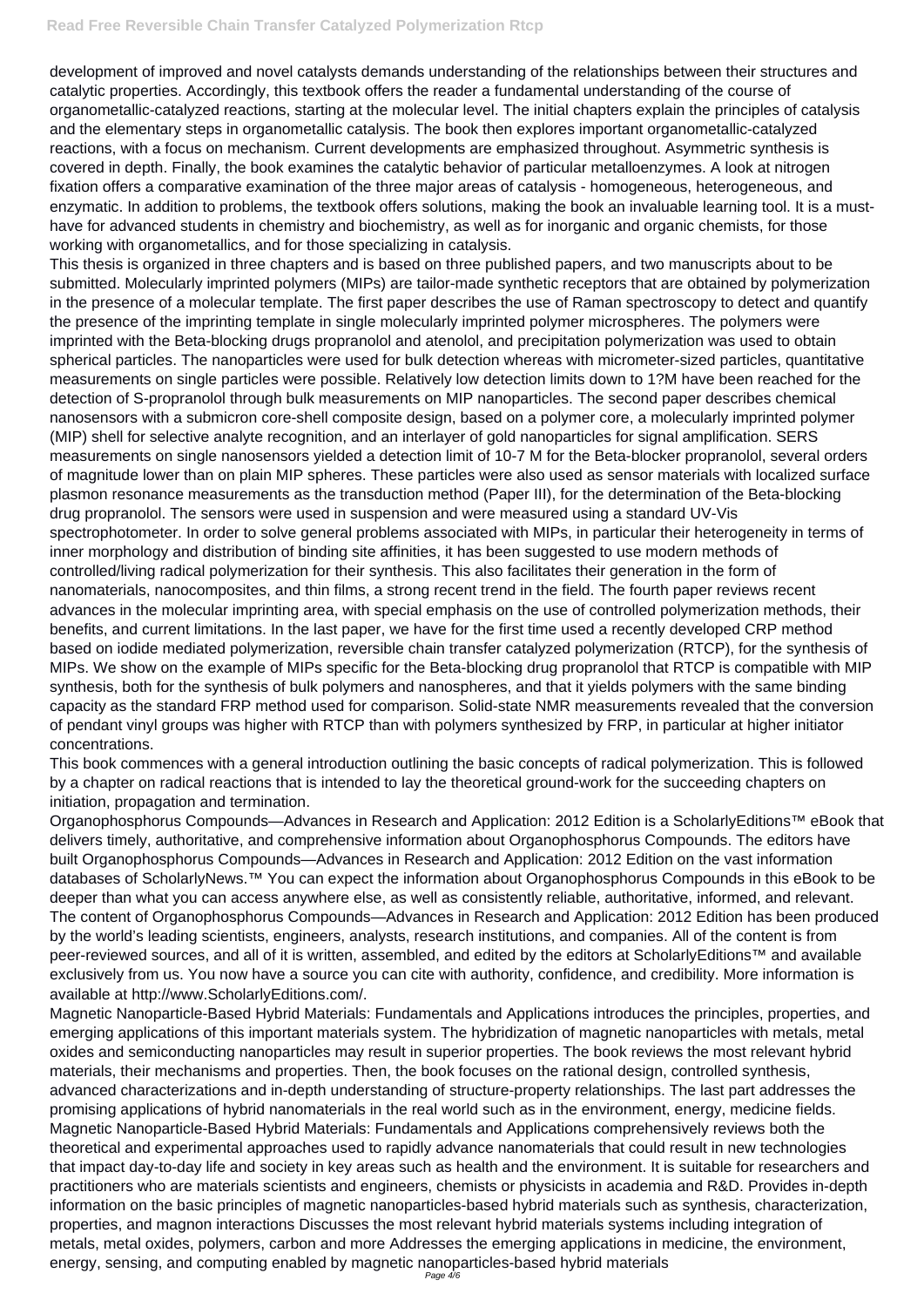The series Topics in Organometallic Chemistry presents critical overviews of research results in organometallic chemistry. As our understanding of organometallic structure, properties and mechanisms increases, new ways are opened for the design of organometallic compounds and reactions tailored to the needs of such diverse areas as organic synthesis, medical research, biology and materials science. Thus the scope of coverage includes a broad range of topics in pure and applied organometallic chemistry, where new breakthroughs are being achieved that are of significance to a larger scientific audience. The individual volumes of Topics in Organometallic Chemistry are thematic. Review articles are generally invited by the volume editors.

Highlighting dynamic developments in polymer synthesis, this book focuses on the chemical techniques to synthesize and characterize biomedically relevant polymers and macromolecules. • Aids researchers developing polymers and materials for biomedical applications • Describes biopolymers from a synthetic perspective, which other similar books do not do • Covers areas that include: cationically-charged macromolecules, pseudo-peptides, polydrugs and prodrugs, controlled radical polymerization, self-assembly, polycondensates, and polymers for surface modification

Smart Polymer Catalysts and Tunable Catalysis describes the latest advances in smart polymer catalysts and tunable catalysis. This book will serve as an ideal reference for scientists, students and researchers working in the fields of catalysis, chemical engineering, chemistry, materials science, biotechnology and nanotechnology. Users will find this to be a distinct, systematic and comprehensive body of knowledge on the field with its compilation of essential knowledge and discussions of extensive potential in both social and commercial impacts. Provides a single-source summary of the emerging frontiers in scientific research in smart polymer catalysts and tunable catalysis Includes very well-organized chapters that are illustrated with over 130 illustrations and figures Written by scientists from prestigious universities and industries across the world Edited by veteran researchers in the field of smart polymers and catalysis

The proposed book focusses on metal mediated/catalyzed "controlled/living radical polymerization" (CRP/LRP) methods. It surveys a wide variety of catalyzed polymerization reactions, making it essentially a "one stop" review in the field. A significant contribution to polymer science is "metathesis polymerization" discovered by Grubbs and others. The book will cover various metathesis polymerization methods and implications in polymer industry.

The series Advances in Polymer Science presents critical reviews of the present and future trends in polymer and biopolymer science. It covers all areas of research in polymer and biopolymer science including chemistry, physical chemistry, physics, material science. The thematic volumes are addressed to scientists, whether at universities or in industry, who wish to keep abreast of the important advances in the covered topics. Advances in Polymer Science enjoys a longstanding tradition and good reputation in its community. Each volume is dedicated to a current topic, and each review critically surveys one aspect of that topic, to place it within the context of the volume. The volumes typically summarize the significant developments of the last 5 to 10 years and discuss them critically, presenting selected examples, explaining and illustrating the important principles, and bringing together many important references of primary literature. On that basis, future research directions in the area can be discussed. Advances in Polymer Science volumes thus are important references for every polymer scientist, as well as for other scientists interested in polymer science - as an introduction to a neighboring field, or as a compilation of detailed information for the specialist. Review articles for the individual volumes are invited by the volume editors. Single contributions can be specially commissioned. Readership: Polymer scientists, or scientists in related fields interested in polymer and biopolymer science, at universities or in industry, graduate students

Fluoropolymers are very unique materials. Since the middle of the twentieth century fluoropolymers have been used in applications where a wide temperature range, a high resistance to aggressive media, excellent tribological characteristics, and specific low adhesion are required. Today, researchers turn to fluoropolymers to solve new challenges and to develop materials with previously unattainable properties. Opportunities for Fluoropolymers: Synthesis, Characterization, Processing, Simulation and Recycling covers recent developments in fluoropolymers, including synthesis of new copolymers, strategies for radical polymerization of fluoromonomers (conventional or controlled; RDRP), and the modification of fluoropolymers to achieve desired material characteristics. This volume in the Progress in Fluorine Science series is ideal for researchers and engineers who want to learn about the synthetic strategies, properties, and recycling of these special polymers, as well as industrial manufacturers who are interested in achieving new product characteristics in their respective industries. Written by a global team of fluoropolymer experts Includes conventional techniques of radical polymerization and more modern controlled polymerization techniques Covers nanocomposites, which are of interest to researchers and industrial manufacturers of fluoropolymers Your personal Ullmann's: Chemical and physical characteristics, production processes and production figures, main applications, toxicology and safety information are all to be found here in one single resource - bringing the vast knowledge of the Ullmann's Encyclopedia to the desks of industrial chemists and chemical engineers. The ULLMANN'S perspective on polymers and plastics brings reliable information on more than 1500 compounds and products straight to your desktop Carefully selected "best of" compilation of 61 topical articles from the Encyclopedia of Industrial Chemistry on economically important polymers provide a wealth of chemical, physical and economic data on more than 1000 different polymers and hundreds of modifications Contains a wealth of information on the production and use of all industrially relevant polymers and plastics, including organic and inorganic polymers, fibers, foams and resins Extensively updated: more than 30% of the content has been added or updated since the launch of the 7th edition of the Ullmann's encyclopedia in 2011 and is now available in print for the first time 4 Volumes

Polyolefin is a major industry that is important for our economy and impacts every aspect of our lives. The discovery of new transition metalbased catalysts is one of the driving forces for the further advancement of this field. Whereas the classical heterogeneous Ziegler-Natta catalysts and homogeneous early transition metal metallocene catalysts remain the workhorses of the polyolefin industry, in roughly the last decade, tremendous progress has been made in developing non-metallocene-based olefin polymerization catalysts. Particularly, the discovery of late transition metal-based olefin polymerization catalysts heralds a new era for this field. These late transition metal complexes not only exhibit high activities rivaling their early metal counterparts, but more importantly they offer unique properties for polymer architectural control and copolymerization with polar olefins. In this book, the most recent major breakthroughs in the development of new olefin polymerization catalysts, including early metal metallocene and non-metallocene complexes and late transition metal complexes, are discussed by leading experts. The authors highlight the most important discoveries in catalysts and their applications in designing new polyolefin-based functional materials. Polymers are huge macromolecules composed of repeating structural units. While polymer in popular usage suggests plastic, the term actually refers to a large class of natural and synthetic materials. Due to the extraordinary range of properties accessible, polymers have come to play an essential and ubiquitous role in everyday life - from plastics and elastomers on the one hand to natural biopolymers such as DNA and proteins on the other hand. The study of polymer science begins with understanding the methods in which these materials are synthesized. Polymer synthesis is a complex procedure and can take place in a variety of ways. This book brings together the "Who is who" of polymer science to give the readers an overview of the large field of polymer synthesis. It is a one-stop reference and a musthave for all Chemists, Polymer Chemists, Chemists in Industry, and Materials Scientists. There is an increasing need to find cost-effective and environmentally sound methods of converting natural resources